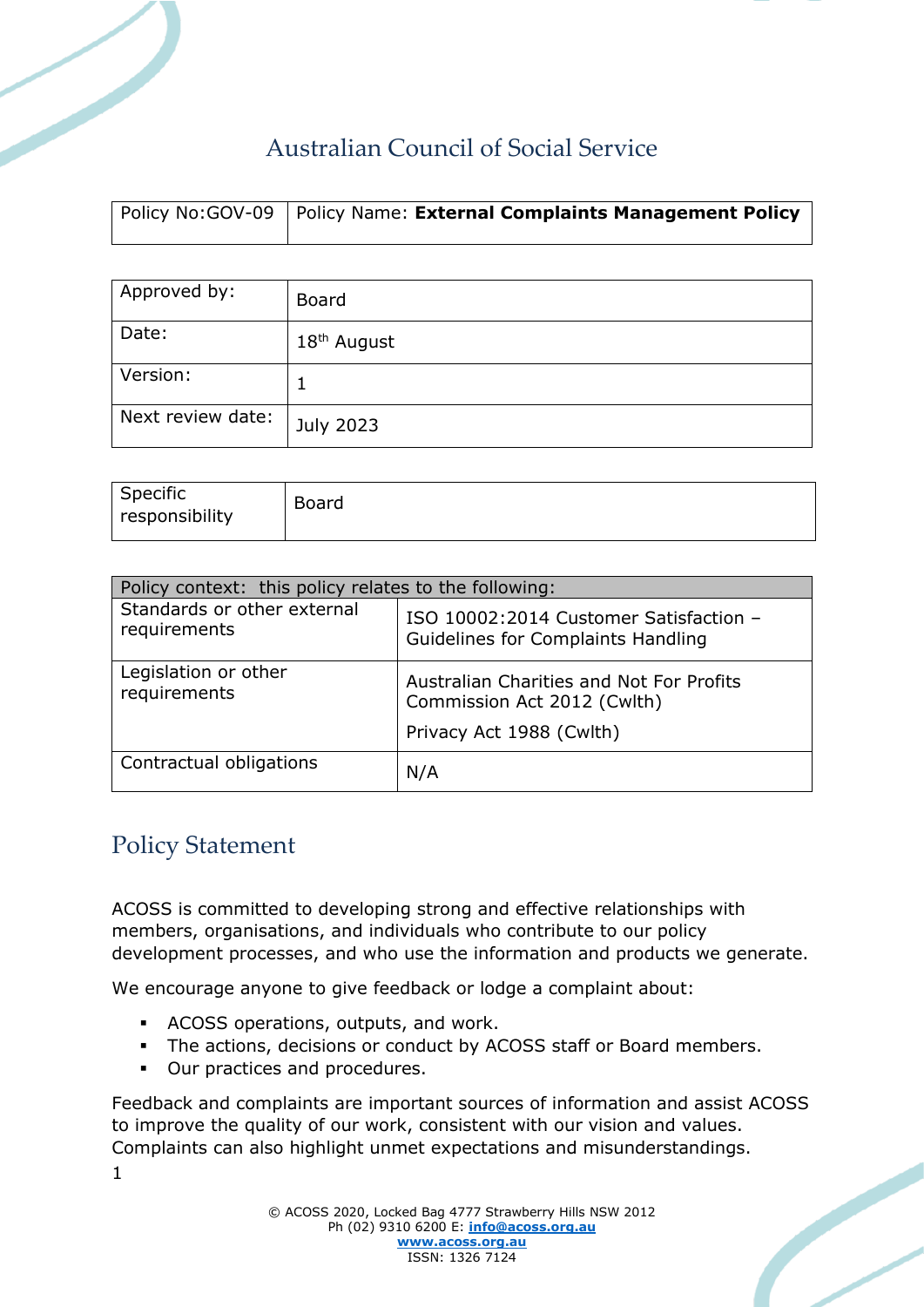In responding to complaints, ACOSS acts in accordance with the best practice complaints handling standards set out in ISO10002:2014. This means that:

- The principles of natural justice and procedural fairness apply, and each complaint is addressed in an equitable and unbiased manner.
- The process for making a complaint is easy for complainants to access and understand.
- Complaints are acknowledged promptly, addressed according to urgency, and the complainant is kept informed throughout the process.
- The complaints management process is standardized and objective, and accountabilities for complaints handling are clearly established.
- Complaints are treated confidentially and dealt with in a positive manner without fear of intimidation, retribution, or discrimination.
- If a complaint is upheld, a remedy is provided.
- There are opportunities for internal review about our response to a complaint. In certain circumstances, the complainant may also seek redress through the Australian Charities and Not for Profits Commission.
- Any complaints raising issues of a criminal nature are immediately referred to the police or other external agency for investigation.
- The ACOSS Board receives regular reports from the CEO and senior management on the number and nature of complaints received. Complaints of substance lodged by key ACOSS stakeholders are also brought to meetings of the Board Risk and Audit Committee for noting and discussion.

### Scope

This policy applies to the Board and ACOSS workers.

### Definitions

A **complaint** is any expression of dissatisfaction or conflict including in relation to unfair treatment or improper conduct. A complaint may be made by or on behalf of a member or stakeholder, either verbally (in person or by phone) or in writing (by SMS, email or letter).

A **complainant** is any person or organisation making a complaint.